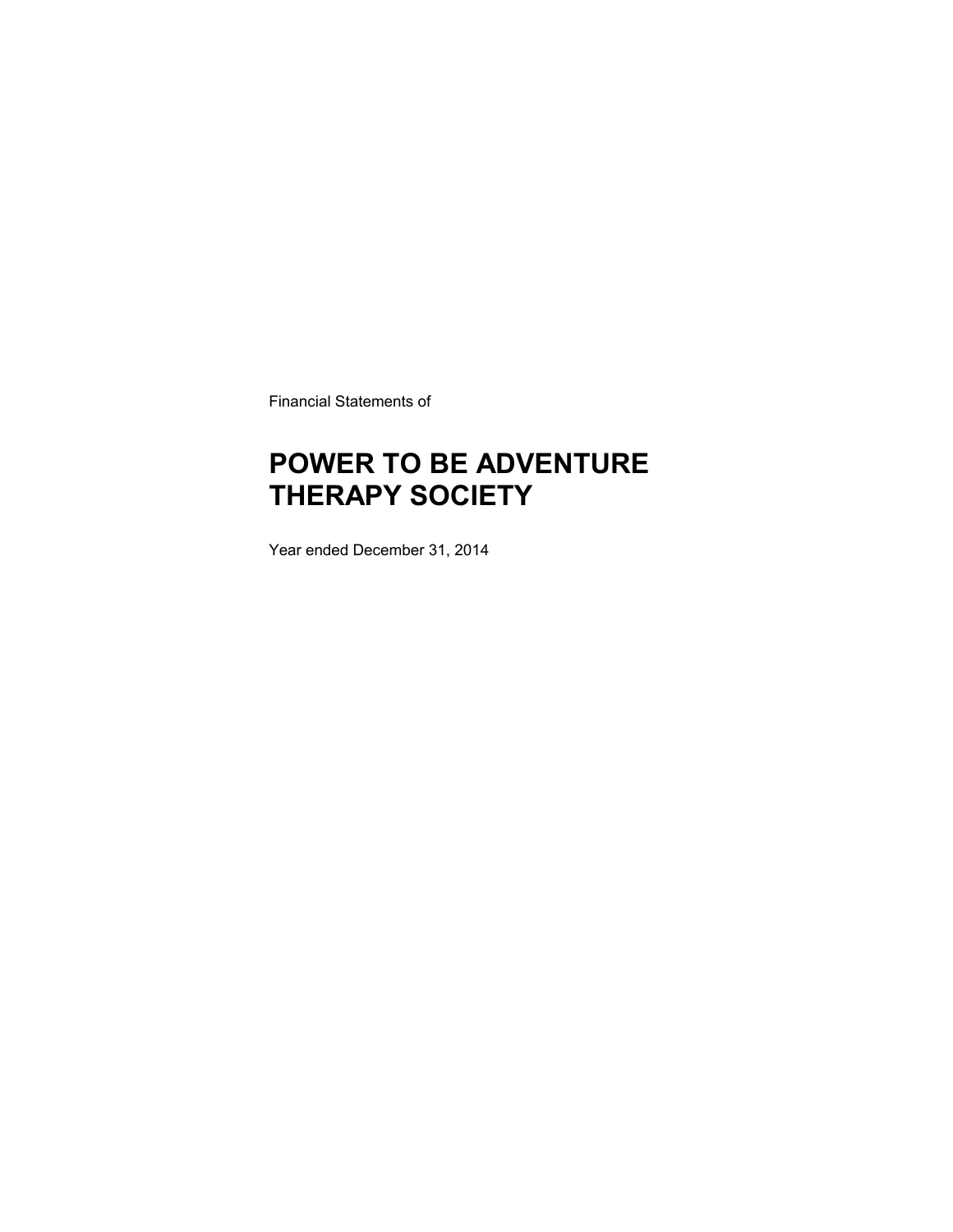

**KPMG LLP** Telephone (250) 480-3500 **Chartered Accountants** Fax (250) 480-3539 St. Andrew's Square II and the state of the linternet www.kpmg.ca 800-730 View Street Victoria BC V8W 3Y7 Canada

### **INDEPENDENT AUDITORS' REPORT**

*To the Members of Power To Be Adventure Therapy Society*

### **Report on the Financial Statement**s

We have audited the accompanying financial statements of Power To Be Adventure Therapy Society, which comprise the statement of financial position as at December 31, 2014, the statements of operations, changes in net assets and cash flows for the year then ended, and notes, comprising a summary of significant accounting policies and other explanatory information.

#### *Management's Responsibility for the Financial Statements*

Management is responsible for the preparation and fair presentation of these financial statements in accordance with Canadian accounting standards for not-for-profit organizations, and for such internal control as management determines is necessary to enable the preparation of financial statements that are free from material misstatement, whether due to fraud or error.

#### *Auditors' Responsibility*

Our responsibility is to express an opinion on these financial statements based on our audit. We conducted our audit in accordance with Canadian generally accepted auditing standards. Those standards require that we comply with ethical requirements and plan and perform the audit to obtain reasonable assurance about whether the financial statements are free from material misstatement.

An audit involves performing procedures to obtain audit evidence about the amounts and disclosures in the financial statements. The procedures selected depend on our judgment, including the assessment of the risks of material misstatement of the financial statements, whether due to fraud or error. In making those risk assessments, we consider internal control relevant to the entity's preparation and fair presentation of the financial statements in order to design audit procedures that are appropriate in the circumstances, but not for the purpose of expressing an opinion on the effectiveness of the entity's internal control. An audit also includes evaluating the appropriateness of accounting policies used and the reasonableness of accounting estimates made by management, as well as evaluating the overall presentation of the financial statements.

We believe that the audit evidence we have obtained is sufficient and appropriate to provide a basis for our audit opinion.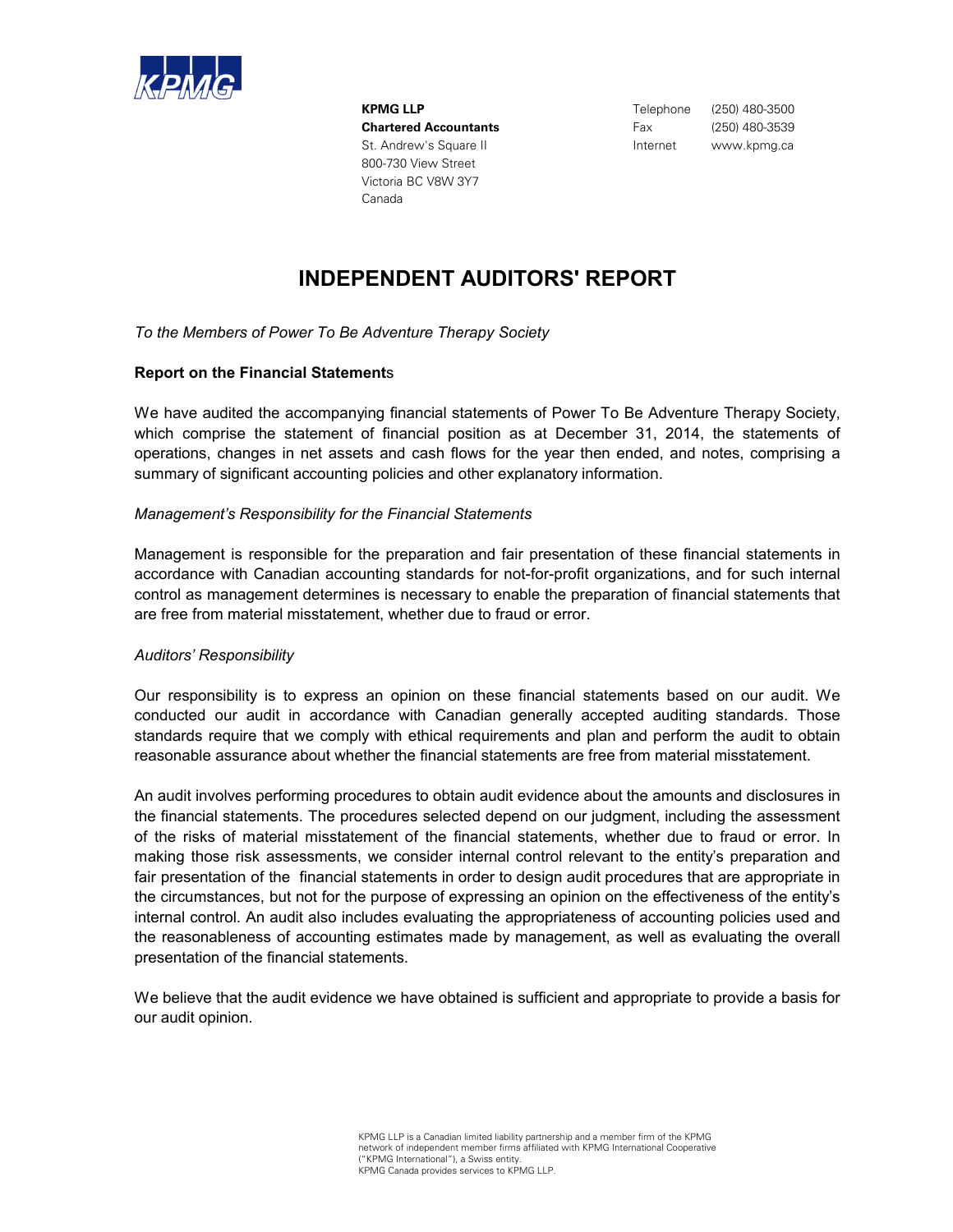

*Power to Be Adventure Therapy Society Page 2*

*Opinion*

In our opinion, the financial statements present fairly, in all material respects, the financial position of Power To Be Adventure Therapy Society as at December 31, 2014, and its results of operations and its cash flows for the year then ended in accordance with Canadian accounting standards for not-forprofit organizations.

### **Report on Other Legal and Regulatory Requirements**

As required by the Society Act (British Columbia), we report that, in our opinion, the accounting principles in the Canadian accounting standards for not-for-profit organizations have been applied on a basis consistent with that of the preceding year.

KPMG LLP

Chartered Accountants

May 11, 2015 Victoria, Canada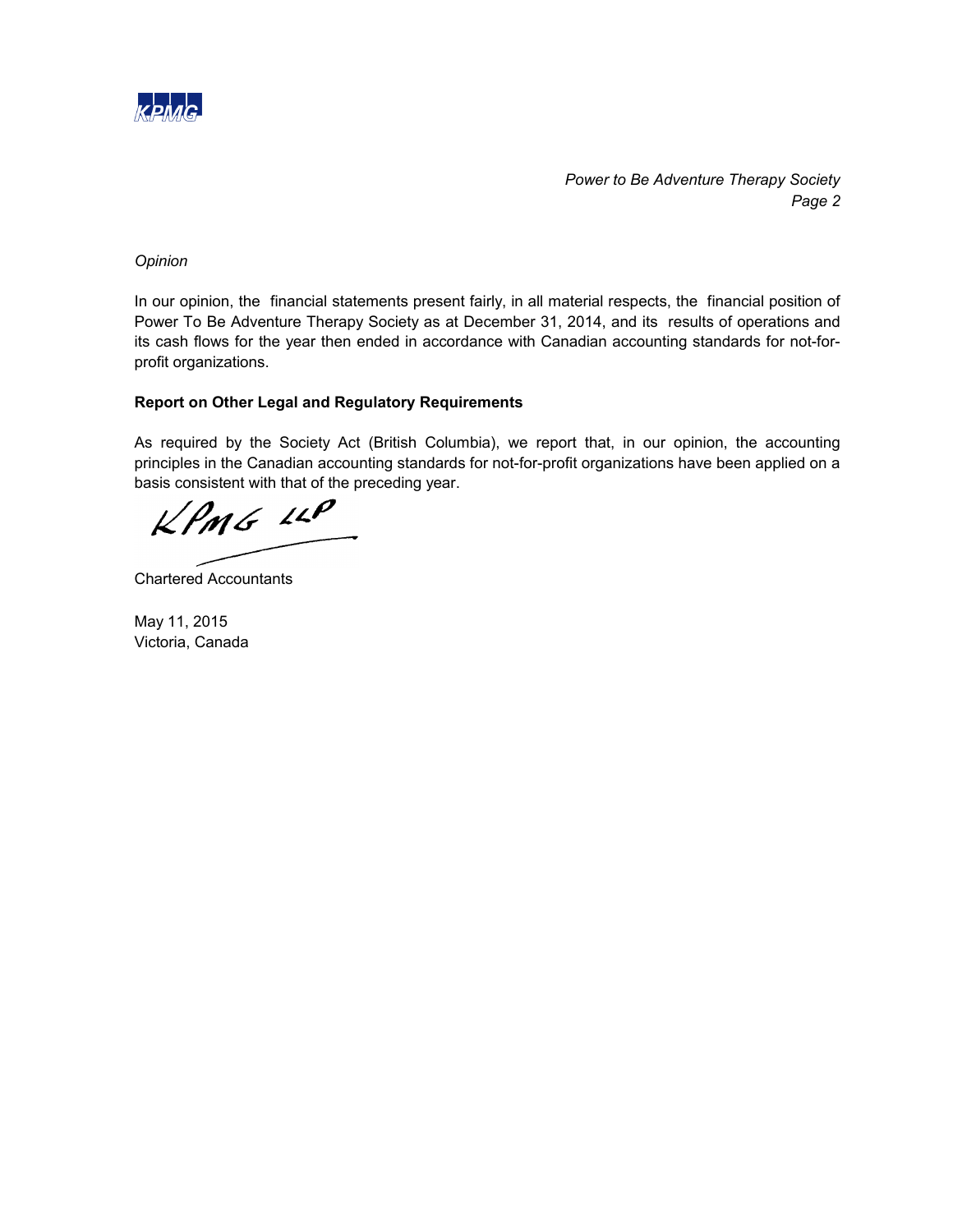Financial Statements

Year ended December 31, 2014

#### Financial Statements

| Statement of Financial Position      |                |
|--------------------------------------|----------------|
| <b>Statements of Operations</b>      | 2              |
| Statements of Changes in Net Assets  | 3              |
| <b>Statements of Cash Flows</b>      | $\overline{4}$ |
| <b>Notes to Financial Statements</b> | 5              |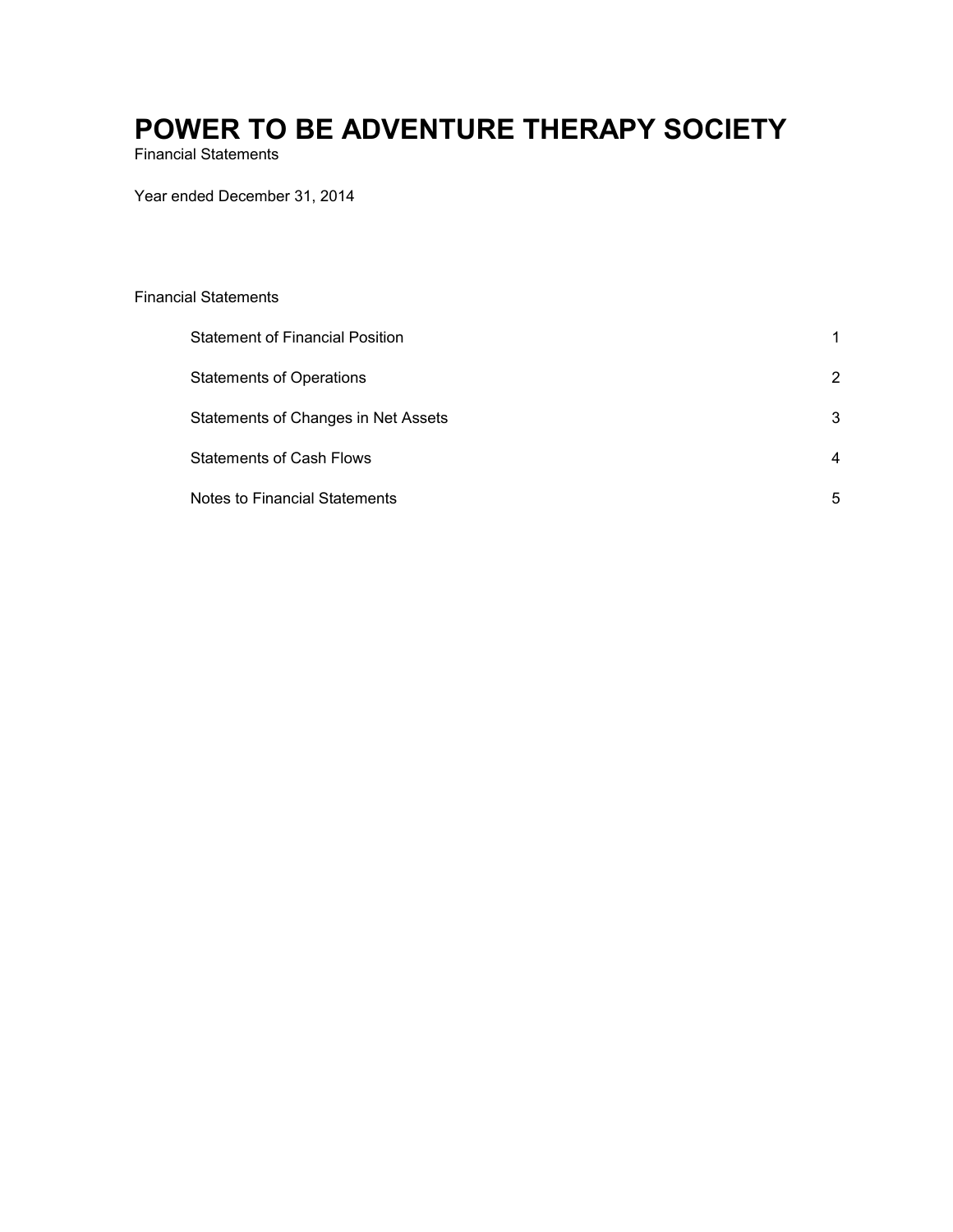Statement of Financial Position

December 31, 2014, with comparative information for 2013

|                                                           | 2014          | 2013          |
|-----------------------------------------------------------|---------------|---------------|
| <b>Assets</b>                                             |               |               |
| Current assets:                                           |               |               |
| Cash                                                      | \$<br>407,590 | \$<br>185,771 |
| Accounts receivable                                       | 3,219         | 2,643         |
| Due from government agencies                              | 16,851        | 6,116         |
| Other receivables                                         | 14,986        |               |
| Prepaid expenses and deposits                             | 15,183        | 11,193        |
|                                                           | 457,829       | 205,723       |
| Cash restricted for operating reserve (note 6)            | 179,157       | 157,409       |
| Capital assets (note 2)                                   | 92,968        | 129,281       |
|                                                           | \$<br>729,954 | \$<br>492,413 |
| <b>Liabilities and Net Assets</b>                         |               |               |
| <b>Current liabilities:</b>                               |               |               |
| Accounts payable and accrued liabilities                  | \$<br>69,427  | \$<br>17,490  |
| Due to government agencies                                | 7,531         | 3,530         |
| Deferred contributions related to operations (note 4)     | 28,814        | 27,500        |
|                                                           | 105,772       | 48,520        |
| Deferred contributions related to capital assets (note 5) | 35,241        | 41,842        |
|                                                           | 141,013       | 90,362        |
| Net assets:                                               |               |               |
| Invested in capital assets                                | 57,727        | 87,439        |
| Internally restricted for operating reserve (note 6)      | 279,157       | 157,409       |
| Unrestricted                                              | 252,057       | 157,203       |
|                                                           | 588,941       | 402,051       |
| Commitments (note 9)                                      |               |               |
|                                                           | \$<br>729,954 | \$<br>492,413 |

the Board of Directors Approved on behalf Director Director  $\mathcal{L} = \mathcal{L}$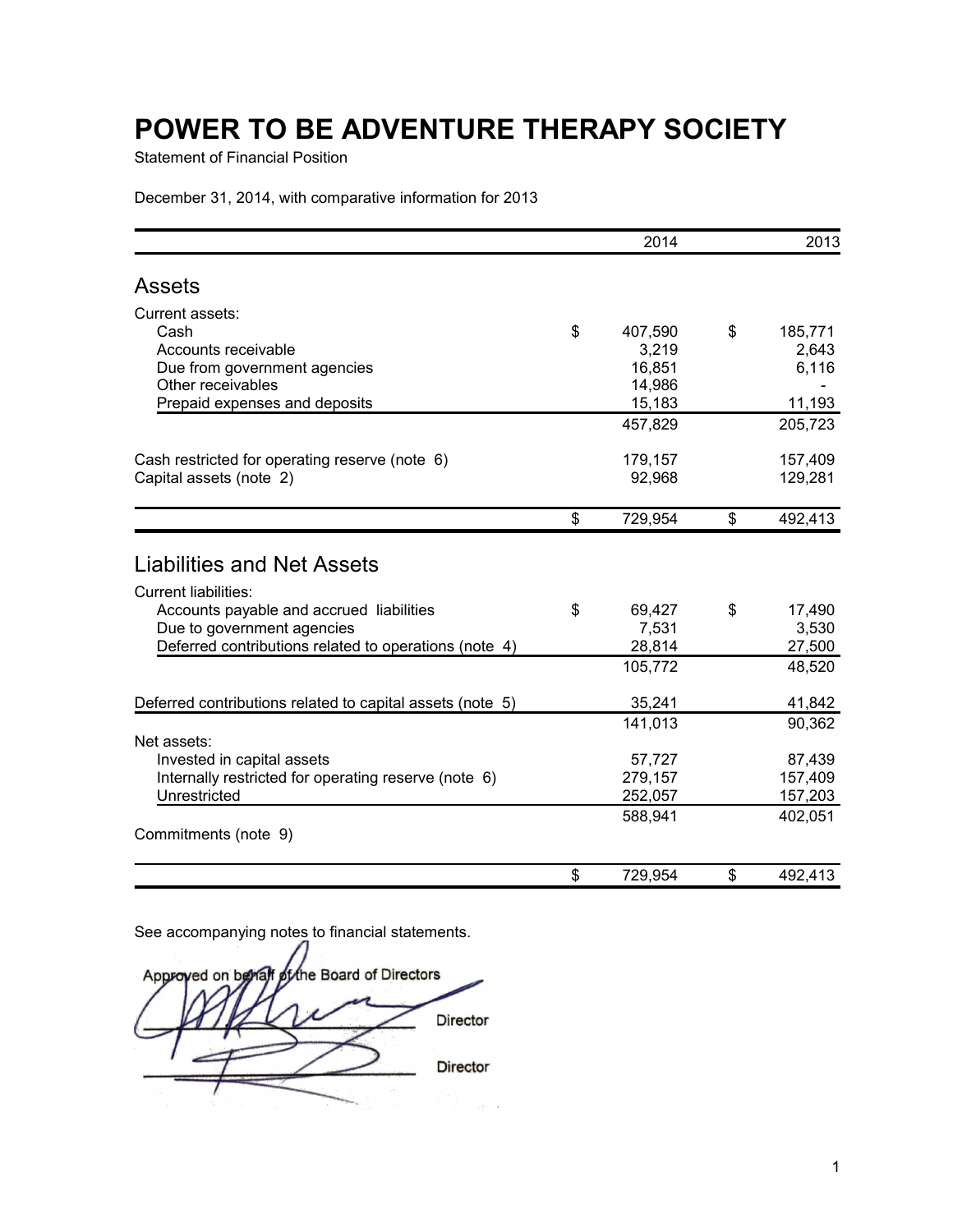Statement of Operations

Year ended December 31, 2014, with comparative information for 2013

|                                        | 2014            | 2013            |
|----------------------------------------|-----------------|-----------------|
| Revenue:                               |                 |                 |
| Fundraising                            | \$<br>1,838,978 | \$<br>1,533,461 |
| Program fees                           | 23,713          | 28,224          |
| Government funding                     | 54,459          | 12,594          |
| Amortization of deferred contributions | 18,707          | 10,460          |
| Interest                               | 1,851           | 1,540           |
|                                        | 1,937,708       | 1,586,279       |
| Expenses: (note 7)                     |                 |                 |
| Program costs                          | 1,095,984       | 1,015,801       |
| Fundraising                            | 480,602         | 418,462         |
| General and administrative             | 124,983         | 65,492          |
| Amortization of capital assets         | 49,248          | 32,680          |
| Loss on sale of capital assets         |                 | 3,071           |
|                                        | 1,750,817       | 1,535,506       |
|                                        |                 |                 |
| Excess of revenue over expenses        | \$<br>186,891   | \$<br>50,773    |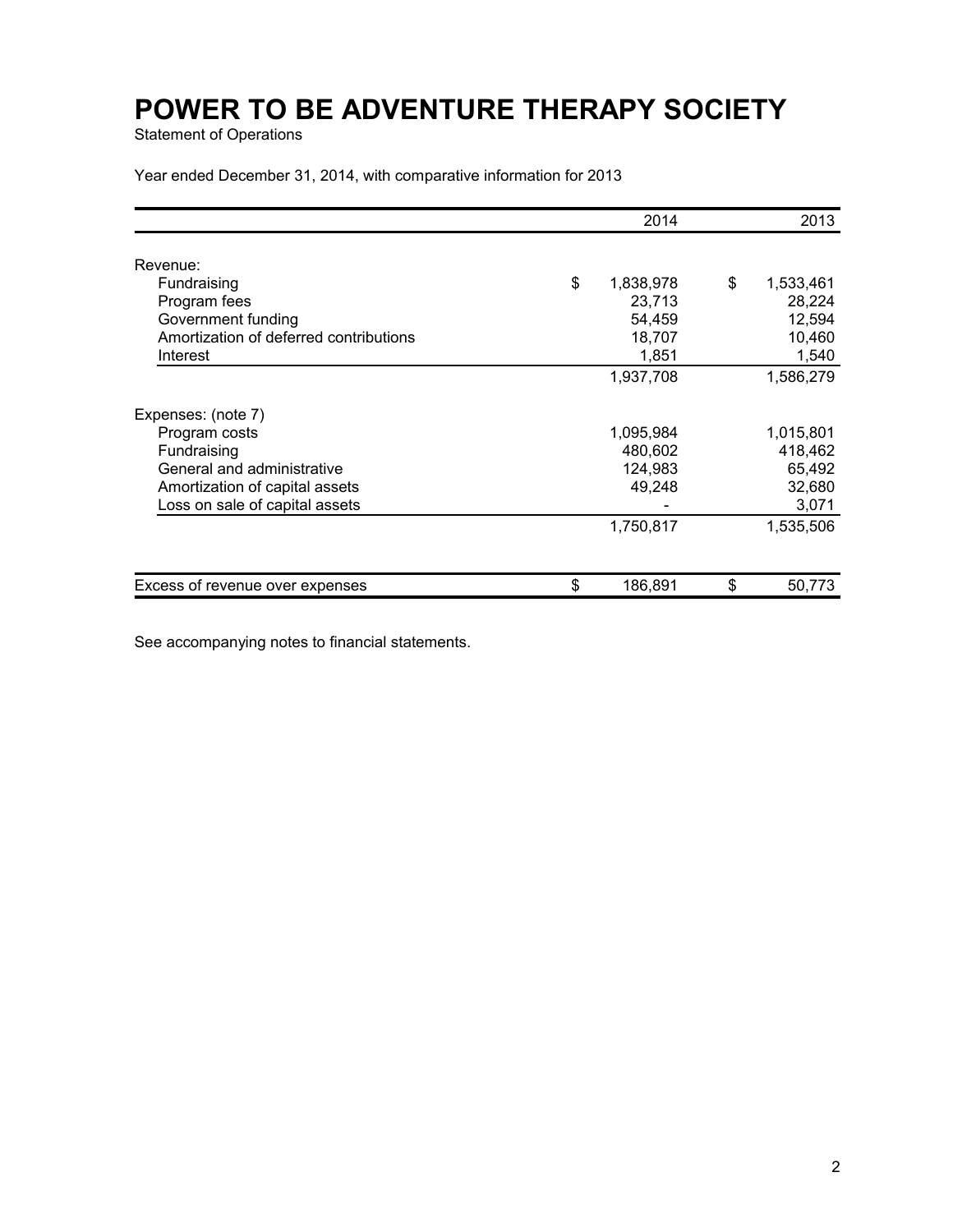Statement of Changes in Net Assets

Year ended December 31, 2014, with comparative information for 2013

|                                                                 |                | Internally<br>restricted |                      |               |               |
|-----------------------------------------------------------------|----------------|--------------------------|----------------------|---------------|---------------|
|                                                                 | Invested in    | for operating            |                      | 2014          | 2013          |
|                                                                 | capital assets |                          | reserve Unrestricted | Total         | Total         |
|                                                                 |                |                          |                      |               |               |
| Net assets, beginning of year                                   | \$<br>87,439   | \$157,409                | \$157,203            | \$402,051     | \$351,278     |
| Excess (deficiency) of revenue<br>over expenses                 | (30, 541)      |                          | 217,431              | 186,890       | 50,773        |
| Investment in capital assets                                    | 829            |                          | (829)                |               |               |
| Transfer from unrestricted to<br>internally restricted (note 6) |                | 120,000                  | (120,000)            |               |               |
| Interest income                                                 |                | 1,748                    | (1,748)              |               |               |
| Net assets, end of year                                         | \$<br>57,727   | \$279,157                | \$252,057            | 588,941<br>\$ | \$<br>402,051 |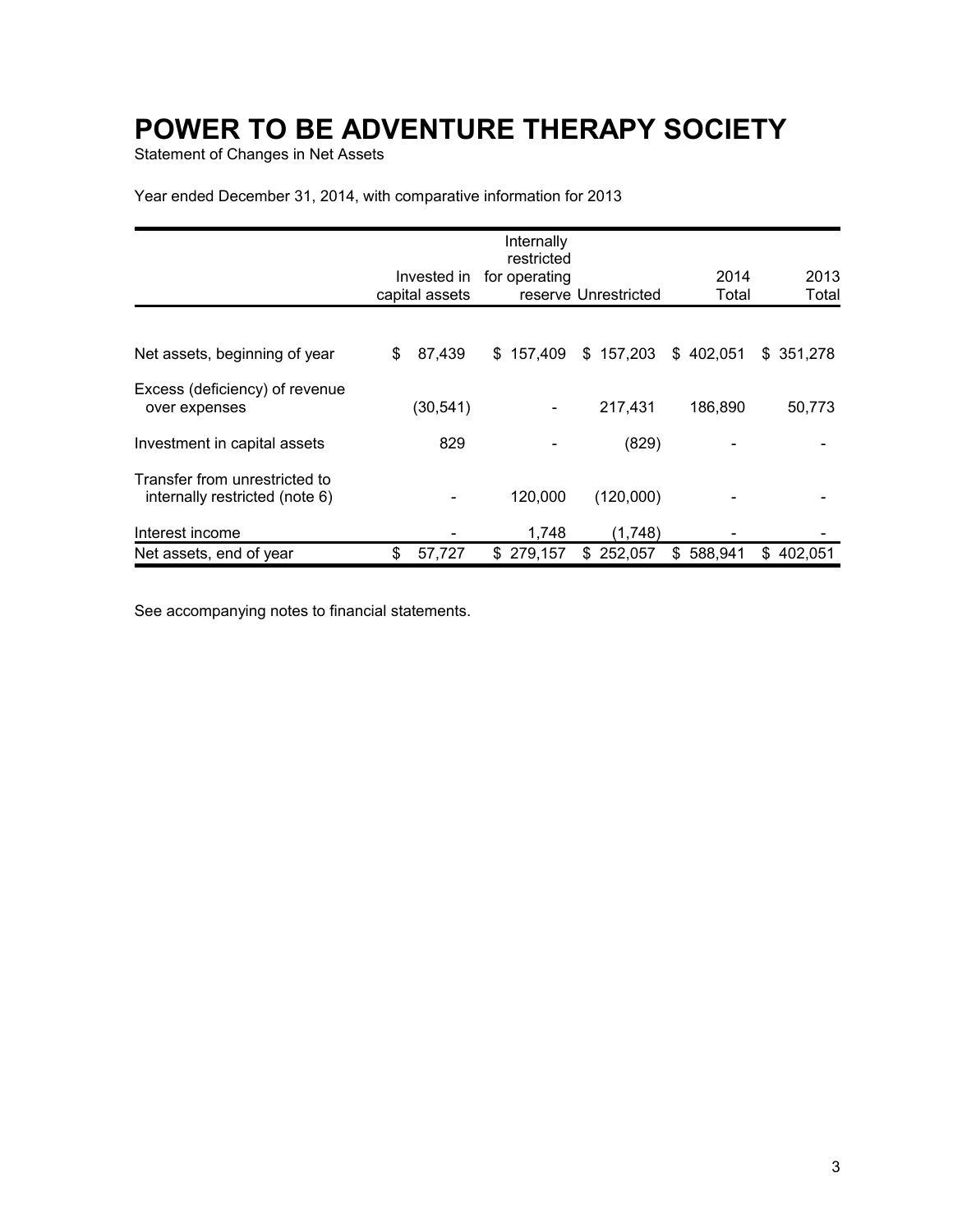Statement of Cash Flows

Year ended December 31, 2014, with comparative information for 2013

|                                                                       | 2014          | 2013          |
|-----------------------------------------------------------------------|---------------|---------------|
| Cash provided by (used in):                                           |               |               |
| Operations:                                                           |               |               |
| Excess of revenue over expenses                                       | \$<br>186,891 | \$<br>50,773  |
| Items not involving cash:                                             |               |               |
| Amortization of capital assets                                        | 49,248        | 32,680        |
| Amortization of deferred contributions related to                     |               |               |
| capital assets                                                        | (18, 707)     | (10, 460)     |
| Loss on disposal of capital assets                                    |               | 3,071         |
| Recognition of deferred contributions related to                      |               |               |
| operations                                                            | (48, 280)     | (10,000)      |
| Changes in non-cash operating working captial:<br>Accounts receivable | (576)         | (307)         |
| Due from government agencies                                          | (10, 735)     | 3,694         |
| Other receivables                                                     | (14, 986)     |               |
| Prepaid expenses and deposits                                         | (3,990)       | 4,715         |
| Accounts payable and accrued liabilities                              | 51,936        | 7,355         |
| Due to government agencies                                            | 4,001         | (1,871)       |
|                                                                       | 25,650        | 13,586        |
| Contributions received related to operations                          | 53,700        | 17,500        |
|                                                                       | 248,502       | 97,150        |
| Investing:                                                            |               |               |
| Purchases of capital assets                                           | (12, 935)     | (21, 174)     |
| Financing:                                                            |               |               |
| Increase in restricted cash for operating reserve                     | (21, 748)     | (32, 409)     |
| Contributions received for capital assets                             | 8,000         | 11,000        |
|                                                                       | (13, 748)     | (21, 409)     |
|                                                                       |               |               |
| Increase in cash                                                      | 221,819       | 54,567        |
| Cash, beginning of year                                               | 185,771       | 131,204       |
| Cash, end of year                                                     | \$<br>407,590 | \$<br>185,771 |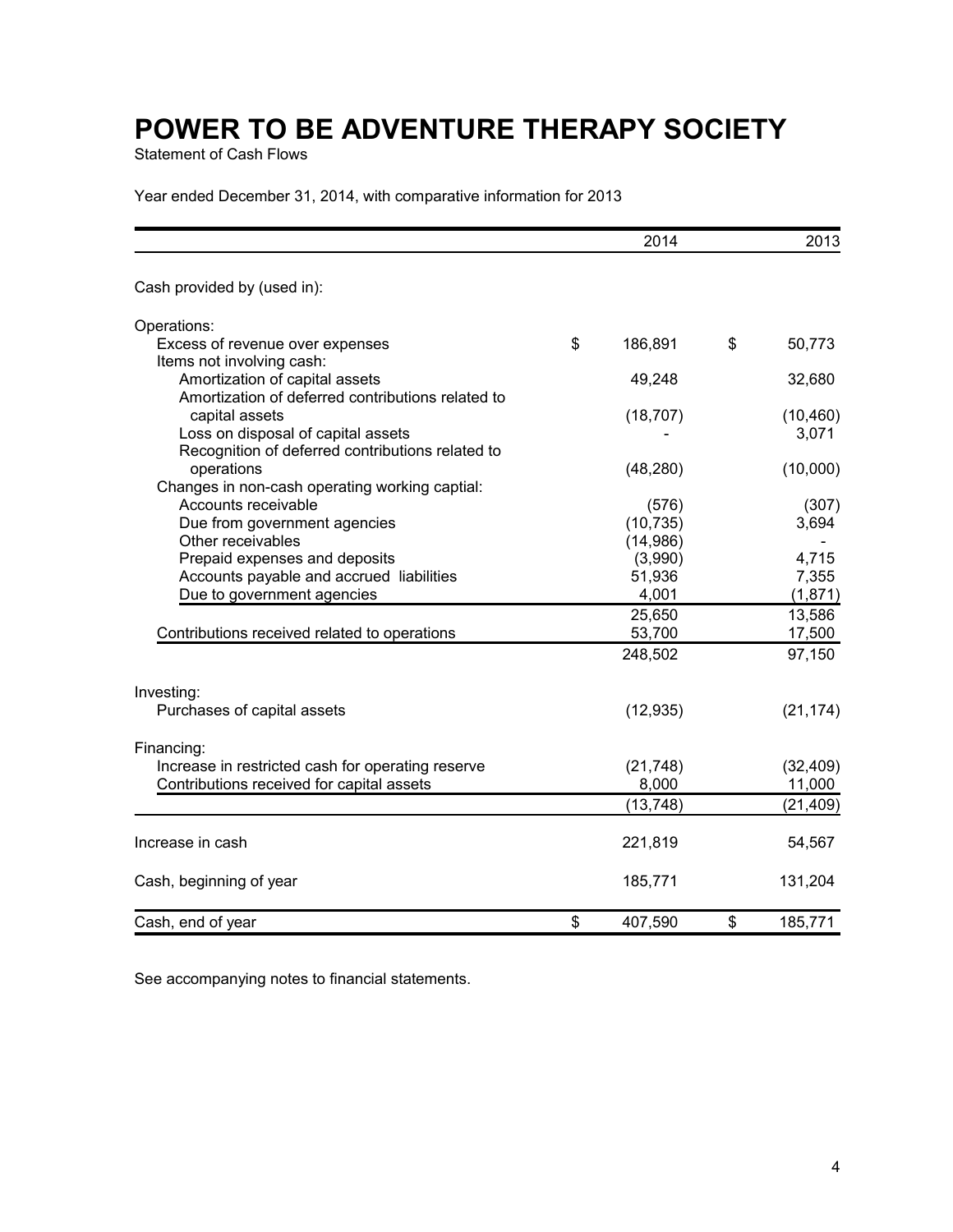Notes to Financial Statements

Year ended December 31, 2014

Power To Be Adventure Therapy Society ("Power To Be") inspires youth and families in need of support to discover their limitless abilities through nature-based programs. The Power To Be Adaptive Recreation program is a positive response to the community need for inclusive, nature-based recreation activities for people living with a barrier or disability. The Power To Be Wilderness School is a multi-year program for youth that fosters positive social and life skills development through outdoor adventure activities. Power To Be was incorporated under the B.C. Society Act, January 17, 2003, and is a registered charity under the Income Tax Act.

### **1. Significant accounting policies:**

The financial statements of the Society have been prepared in accordance with Canadian accounting standards for not-for-profit organizations. The following is a summary of the significant accounting policies used in the preparation of the financial statements.

(a) Revenue recognition:

Power To Be follows the deferral method of accounting for contributions:

Unrestricted contributions are recognized as revenue when received or receivable if the amount to be received can be reasonably estimated and collection is reasonably assured.

Restricted contributions related to expenses of future periods are deferred and recognized as revenue in the year in which the related expenses are incurred.

Restricted contributions for the purchase of capital assets that will be amortized are deferred and recognized as revenue on the same basis as the amortization expense related to the acquired capital assets.

Program fees are recognized in the year in which the services are rendered.

Donations of materials and services that would have otherwise been purchased are recorded at their fair value at the date of contribution.

(b) Allocation of expenses:

Power To Be engages in program and fundraising activities. The costs of each activity include the costs of personnel and other expenses that are directly related to the function.

Power To Be also incurs and attributes general support expenses that are common to the administration of the organization and each of its activities. The allocation is based on the relative time and distribution of staff across program fundraising and administration activities.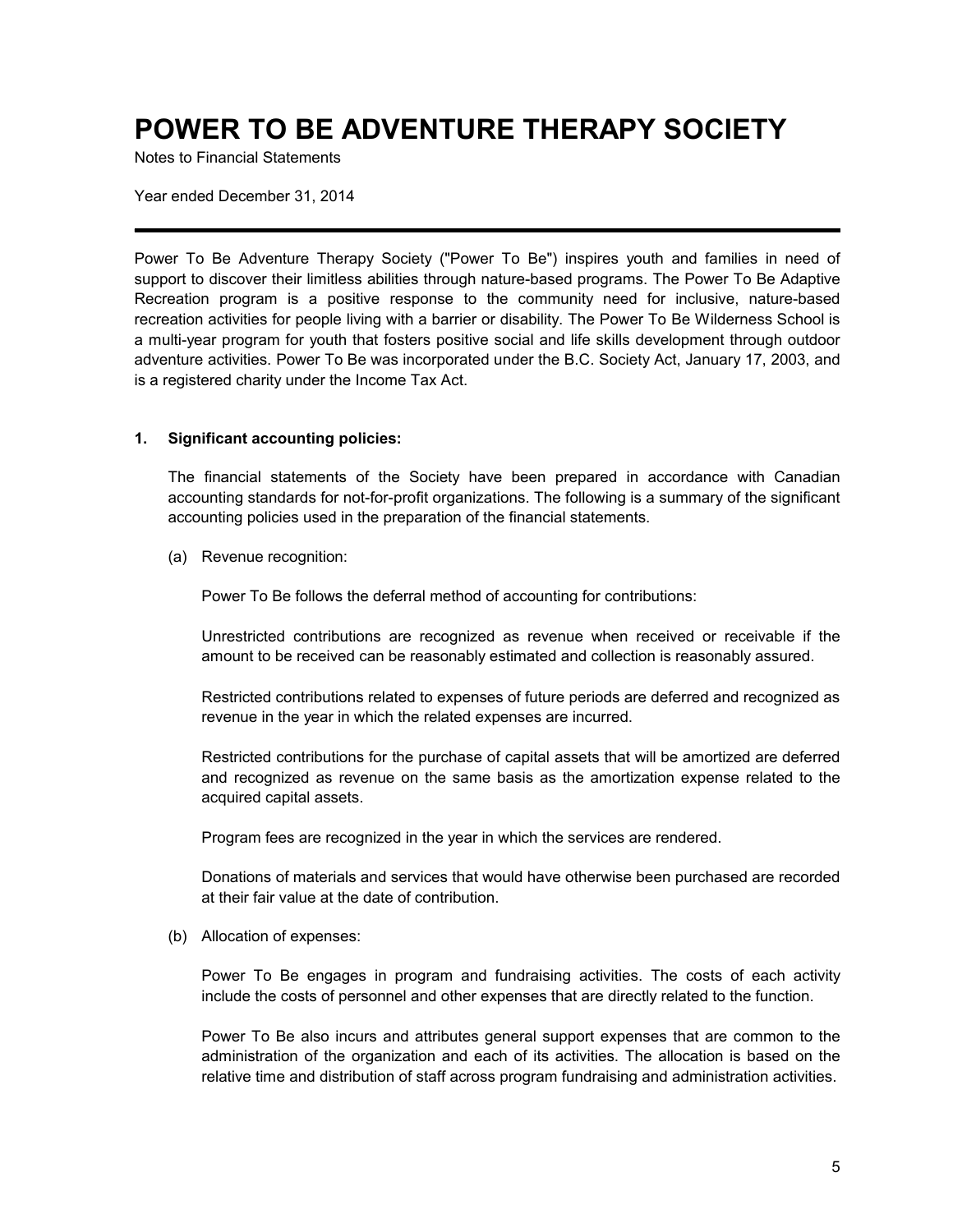Notes to Financial Statements (continued)

Year ended December 31, 2014

### **1. Significant accounting policies (continued):**

(c) Capital assets:

Purchased capital assets are recorded at cost. Contributed capital assets are recorded at fair value at the date of contribution. Amortization is provided on a declining basis over the assets' estimated useful lives as follows:

| Asset                  | Rate |
|------------------------|------|
|                        |      |
| <b>Boat</b>            | 20%  |
| Computer equipment     | 30%  |
| Furniture and fixtures | 20%  |
| Outdoor equipment      | 20%  |
| Shed                   | 10%  |
| Vehicles               | 20%  |

When a capital asset no longer has any long-term service potential to Power To Be, the excess of its net carrying amount over any residual value is recognized as an expense in the statement of operations.

(d) Pledges and contributed services:

Pledges from donors are recorded when payment is received by Power To Be or the transfer of property is completed.

Power to Be acknowledges the substantial and significant services provided by its many volunteers. Because of the difficulty in determining fair value, contributed services are not recognized in the financial statements.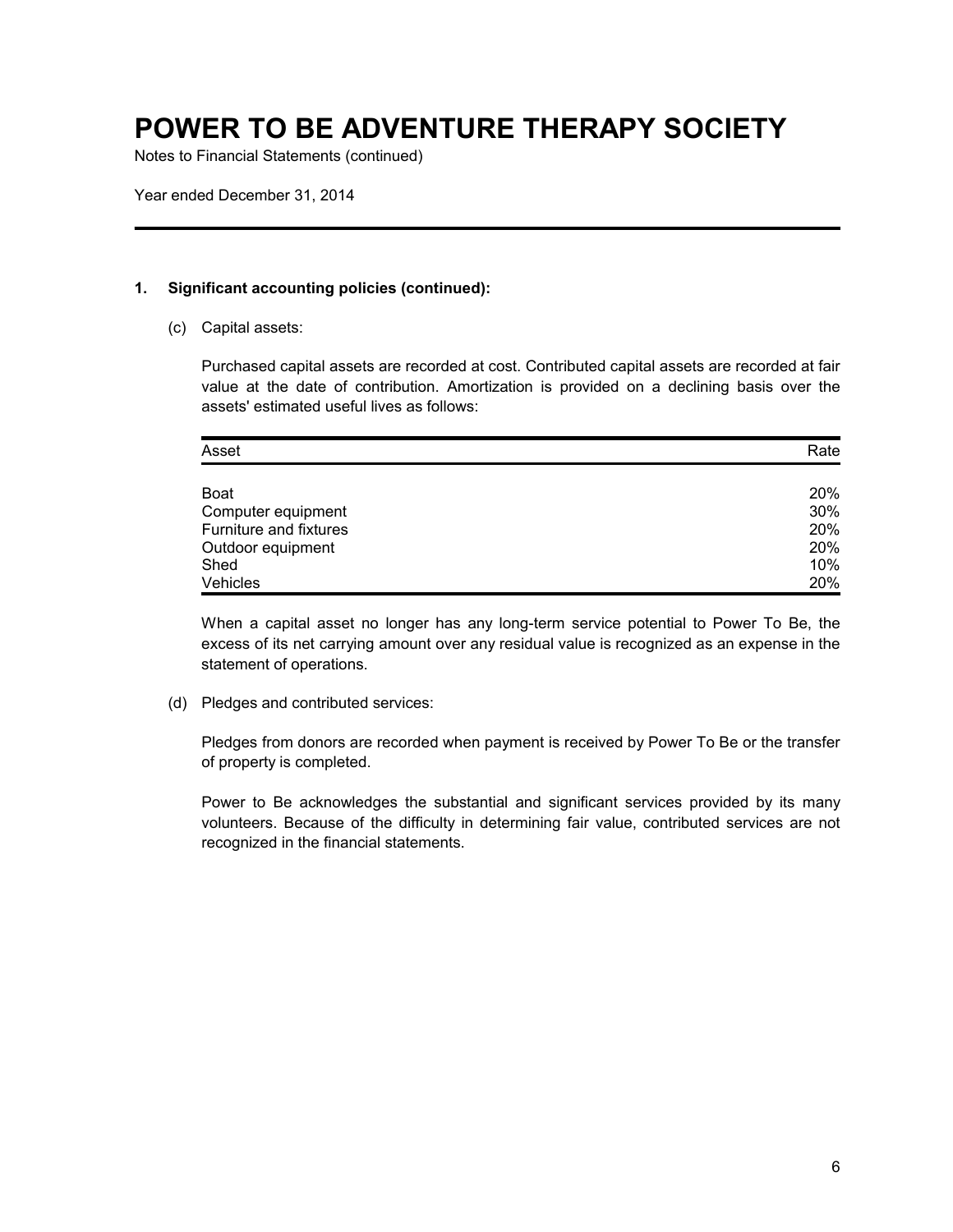Notes to Financial Statements (continued)

Year ended December 31, 2014

#### **1. Significant accounting policies (continued):**

(e) Financial instruments:

Financial instruments are recorded at fair value on initial recognition. Investments that are quoted in an active market are subsequently measured at fair value and all changes in the fair value are recognized in net income in the period incurred. All other financial instruments are subsequently recorded at cost or amortized cost, unless management has elected to carry the instruments at fair value. Power To Be has not elected to carry any such financial instruments at fair value.

Transaction costs incurred on the acquisition of financial instruments measured subsequently at fair value are expensed as incurred. All other financial instruments are adjusted by transaction costs incurred on acquisition and financing costs, which are amortized using the straight-line method.

Financial assets are assessed for impairment on an annual basis at the end of the fiscal year if there are indicators of impairment. If there is an indicator of impairment, Power To Be determines if there is a significant adverse change in the expected amount or timing of future cash flows from the financial asset. If there is a significant adverse change in the expected cash flows, the carrying value of the financial asset is reduced to the highest of the present value of the expected cash flows, the amount that could be realized from selling the financial asset or the amount Power To Be expects to realize by exercising its right to any collateral. If events and circumstances reverse in a future period, an impairment loss will be reversed to the extent of the improvement, not exceeding the initial carrying value.

(f) Use of estimates:

The preparation of financial statements requires management to make estimates and assumptions that affect the reported amounts of assets and liabilities and the disclosure of contingent assets and liabilities at the date of the financial statements and the reported amounts of revenues and expenses during the period. Actual results could differ from those estimates.

(g) Comparative figures:

Certain comparative information has been reclassified to conform with the financial statement presentation for the current year.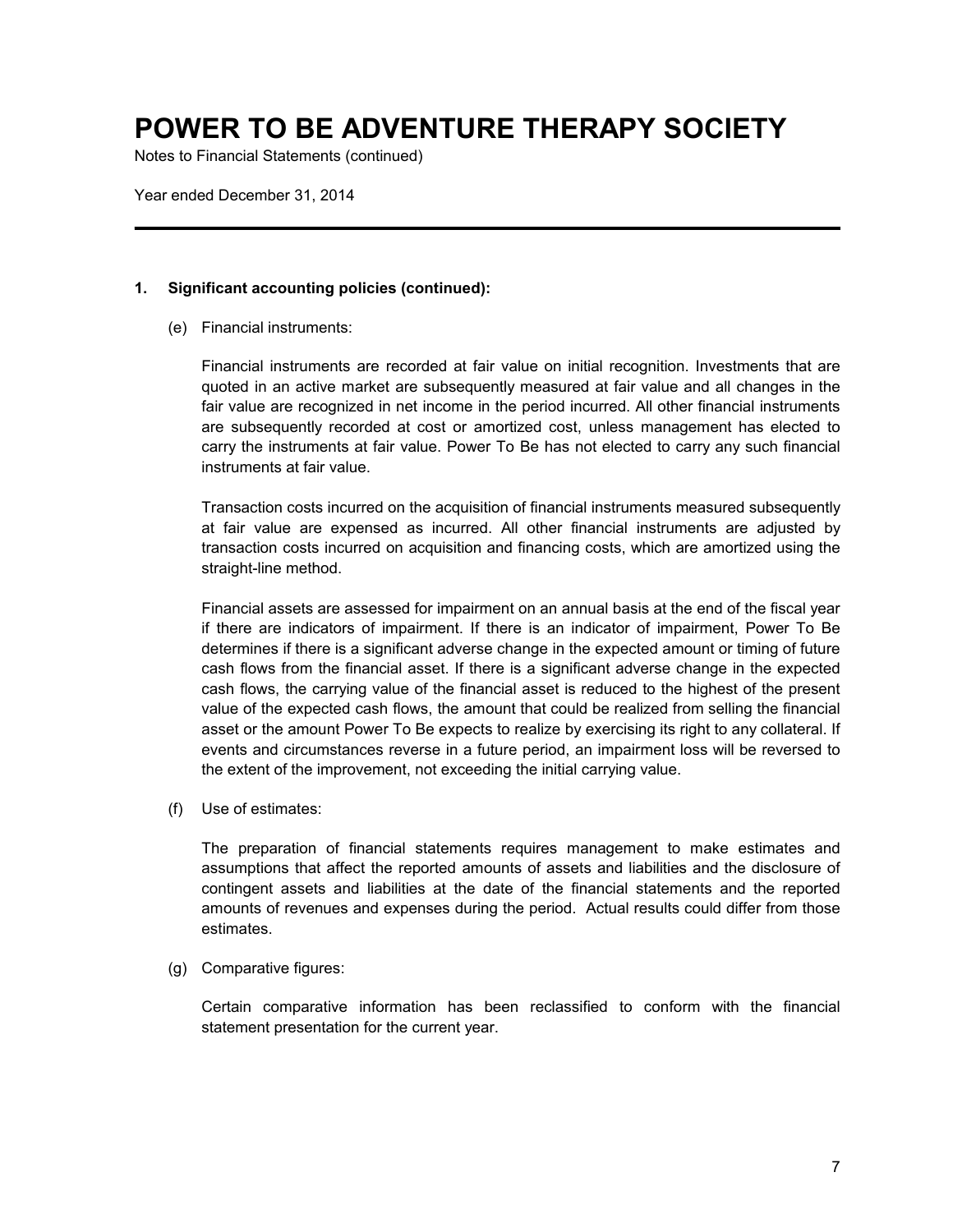Notes to Financial Statements (continued)

Year ended December 31, 2014

### **2. Capital assets:**

| December 31, 2014      | Cost          | Accumulated<br>amortization | Net book<br>value |
|------------------------|---------------|-----------------------------|-------------------|
|                        |               |                             |                   |
| <b>Boats</b>           | \$<br>115,198 | \$<br>84,062                | \$<br>31,136      |
| Computer equipment     | 25,286        | 13,934                      | 11,352            |
| Furniture and fixtures | 18,209        | 15,054                      | 3,155             |
| Outdoor equipment      | 49,955        | 41,715                      | 8,240             |
| Shed                   | 11,831        | 6,172                       | 5,659             |
| <b>Vehicles</b>        | 99,436        | 66,010                      | 33,426            |
|                        | \$<br>319,915 | \$<br>226,947               | \$<br>92,968      |
|                        |               |                             |                   |
|                        |               | Accumulated                 | Net book          |
| December 31, 2013      | Cost          | amortization                | value             |
| <b>Boats</b>           | \$<br>113,552 | \$<br>76,278                | \$<br>37,274      |
| Computer equipment     | 18,105        | 9,069                       | 9,036             |
| Furniture and fixtures | 18,209        | 14,646                      | 3,563             |
| Outdoor equipment      | 75,100        | 39,655                      | 35,445            |
| Shed                   | 11,831        | 5,543                       | 6,288             |
| Vehicles               | 95,329        | 57,654                      | 37,675            |
|                        | \$<br>332,126 | \$<br>202,845               | \$<br>129,281     |

During the year outdoor equipment with a net book value of \$25,146 was written off through amortization expense.

### **3. Bank indebtedness:**

Power To Be has an undrawn business line of credit, with an authorized amount of \$75,000, bearing interest at 2.0% over the bank prime rate and due on demand.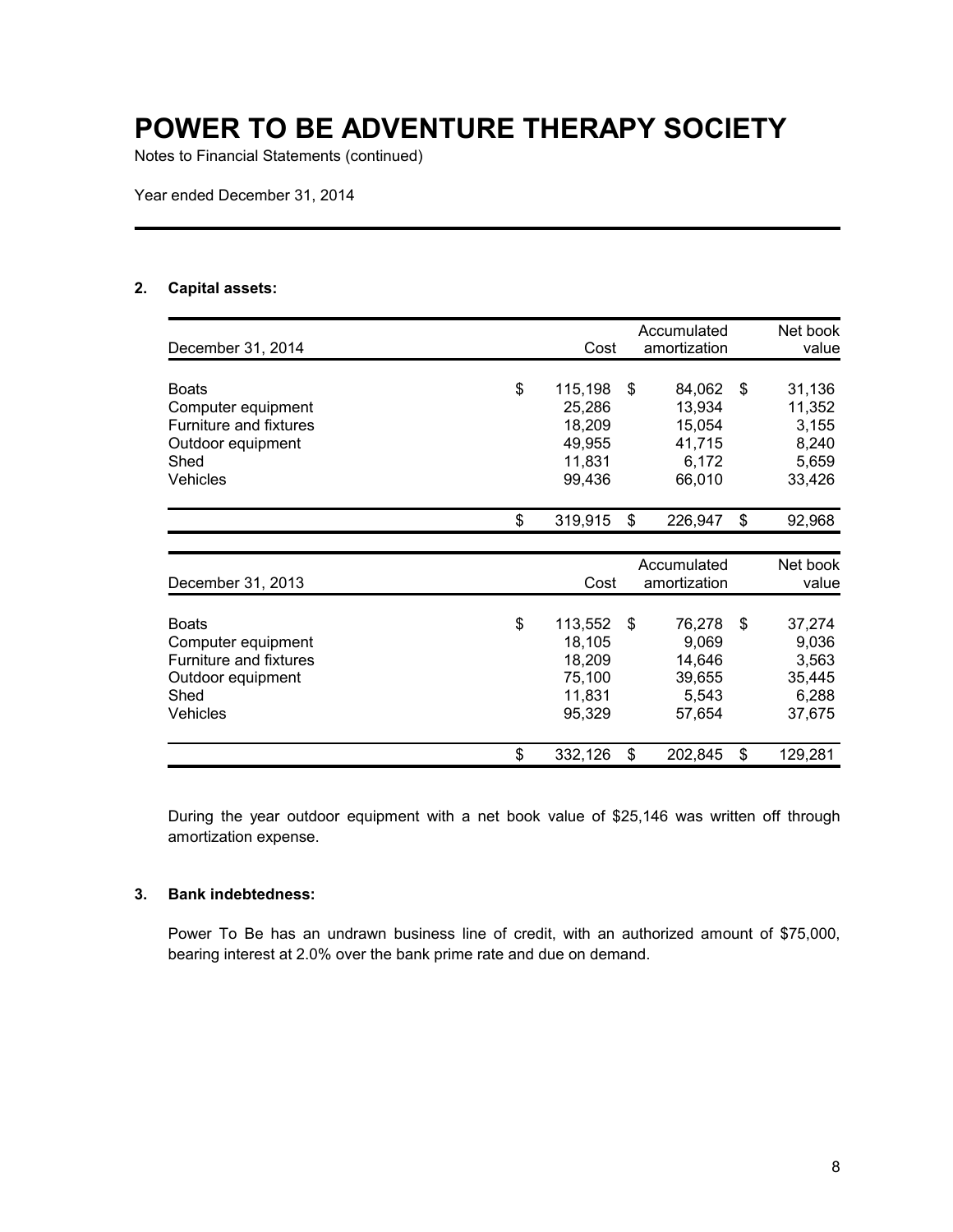Notes to Financial Statements (continued)

Year ended December 31, 2014

#### **4. Deferred contributions related to operations:**

Deferred contributions related to operations represent unspent externally restricted resources received that will be expended in a subsequent year. Changes in the deferred contributions balance are as follows:

|                                                                                                                               |    | 2014                        | 2013               |
|-------------------------------------------------------------------------------------------------------------------------------|----|-----------------------------|--------------------|
| Balance, beginning of year<br>Amount recognized as revenue<br>Amount transferred to deferred contributions related to capital | \$ | 27,500<br>- \$<br>(48, 280) | 23,120<br>(10,000) |
| assets<br>Current year contributions received                                                                                 |    | (4, 106)<br>53,700          | (3, 120)<br>17,500 |
| Balance, end of year                                                                                                          | S  | 28.814<br>\$                | 27,500             |

### **5. Deferred contributions related to capital assets:**

Deferred contributions related to capital assets represent externally restricted contributions for acquisition of tangible capital assets that will be recognized as revenue in future periods over the remaining useful life of the assets. Changes in the deferred contributions balance for the year are as follows:

|                                                                   |    | 2014              |      | 2013               |
|-------------------------------------------------------------------|----|-------------------|------|--------------------|
| Balance, beginning of year<br>Current year contributions received | \$ | 41.842<br>8.000   | - \$ | 38.182<br>11,000   |
| Amount transferred from deferred contributions related to         |    |                   |      |                    |
| operations<br>Amounts amortized to revenue                        |    | 4.106<br>(18,707) |      | 3.120<br>(10, 460) |
| Balance, end of year                                              | S  | 35.241            | S    | 41.842             |

#### **6. Internally restricted net assets:**

Power To Be's Board of Directors have internally restricted \$279,157 (2013 - \$157,409) of unrestricted net assets to be held for the purpose of providing an operating reserve. Interest earned on internally restricted assets is restricted for the same purpose and added to the reserve as earned. This internally restricted amount is not available for use without approval of the Board of Directors. The board approved a transfer of \$20,000 in the prior fiscal year and \$100,000 of the 2014 surplus to the internally restricted reserve. A cash transfer \$100,000 is outstanding from cash to restricted for operating reserve as at December 31, 2014.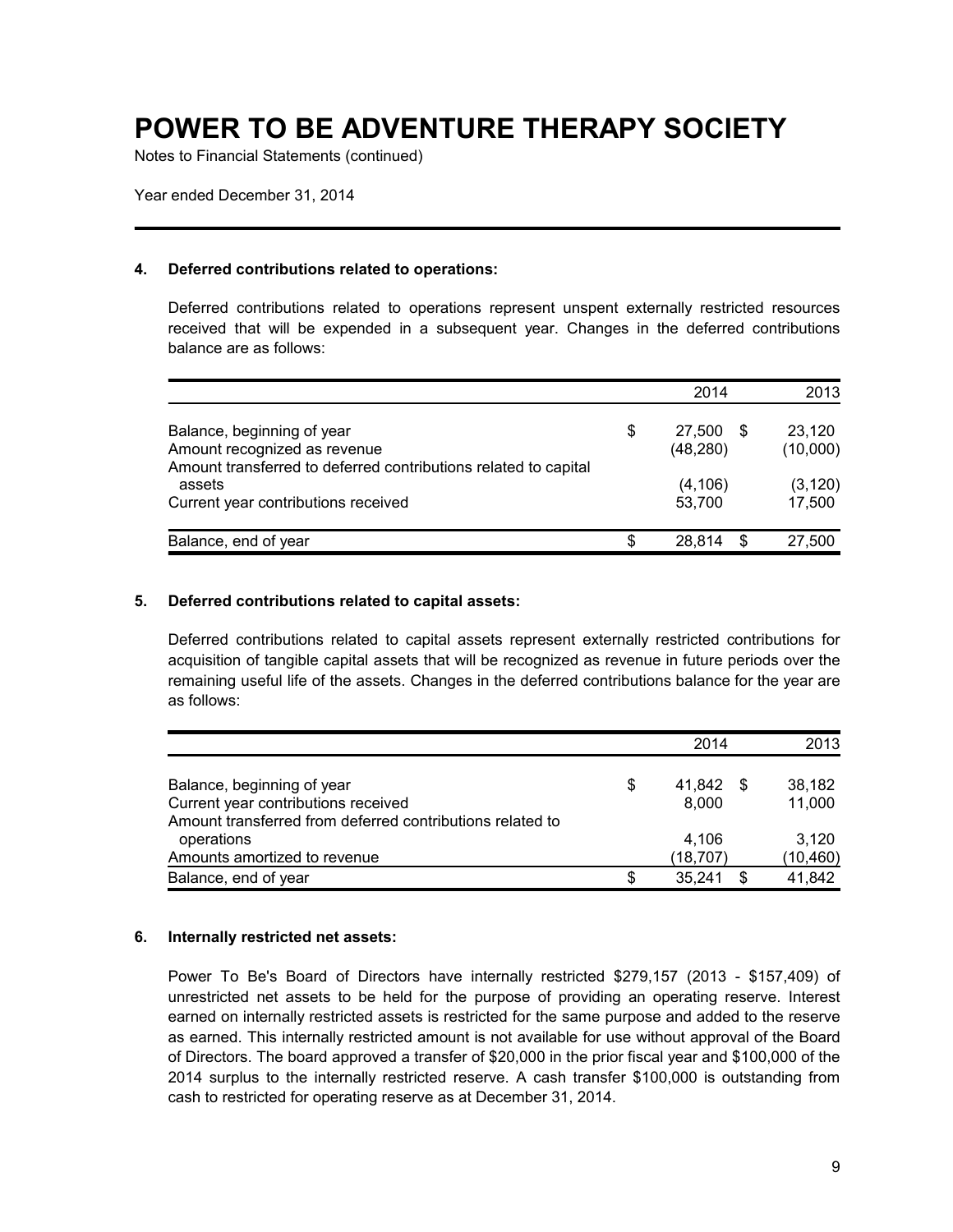Notes to Financial Statements (continued)

Year ended December 31, 2014

#### **7. Allocation of expenses:**

As described in note 1(b) Power To Be attributes certain common expenses to its activities. Total personnel, marketing and general and administration costs attributed during the year are as follows:

| December 31, 2014          | Program costs   |    | Fundraising |    | General and<br>administration | Total     |
|----------------------------|-----------------|----|-------------|----|-------------------------------|-----------|
|                            |                 |    |             |    |                               |           |
| Personnel                  | \$<br>854,884   | \$ | 202,473     | \$ | 67.491<br>S                   | 1,124,848 |
| Marketing                  | 15,898          |    | 10,599      |    |                               | 26,497    |
| General and administration | 93,014          |    | 22,030      |    |                               | 115,044   |
|                            | 963,796         |    | 235,102     |    | 67,491                        | 1,266,389 |
| Direct expenses            | 132,188         |    | 245,500     |    | 57,492                        | 435,180   |
|                            | \$<br>1,095,984 | S  | 480,602     | S  | 124.983<br>\$                 | 1,701,569 |

| December 31, 2013          | Program costs           |    | Fundraising       |    | General and<br>administration | Total                |
|----------------------------|-------------------------|----|-------------------|----|-------------------------------|----------------------|
| Personnel<br>Marketing     | \$<br>753,818<br>12,882 | \$ | 154,629<br>8,588  | S  | 57,986 \$                     | 966,433<br>21,470    |
| General and administration | 118,601<br>885,301      |    | 24,020<br>187,237 |    | 57.986                        | 142,621<br>1,130,524 |
| Direct expenses            | 130,500                 |    | 231.225           |    | 7,506                         | 433,152              |
|                            | \$<br>1,015,801         | S  | 418,462           | \$ | 65,492<br>S                   | 1,563,676            |

#### **8. Financial instruments and concentration of credit risk:**

Power To Be's financial instruments include cash, investments, accounts receivable, other receivable, cash restricted for operating reserve, due to/from government agencies and accounts payable and accrued liabilities.

It is management's opinion that the organization is not exposed to significant interest, currency, liquidity or credit risk arising from its financial instruments. The Company manages its liquidity risk by monitoring its operating requirements. The Company prepares budget and cash forecasts to ensure it has sufficient funds to fulfill its obligations. There has been no change to the risk exposures from 2013.